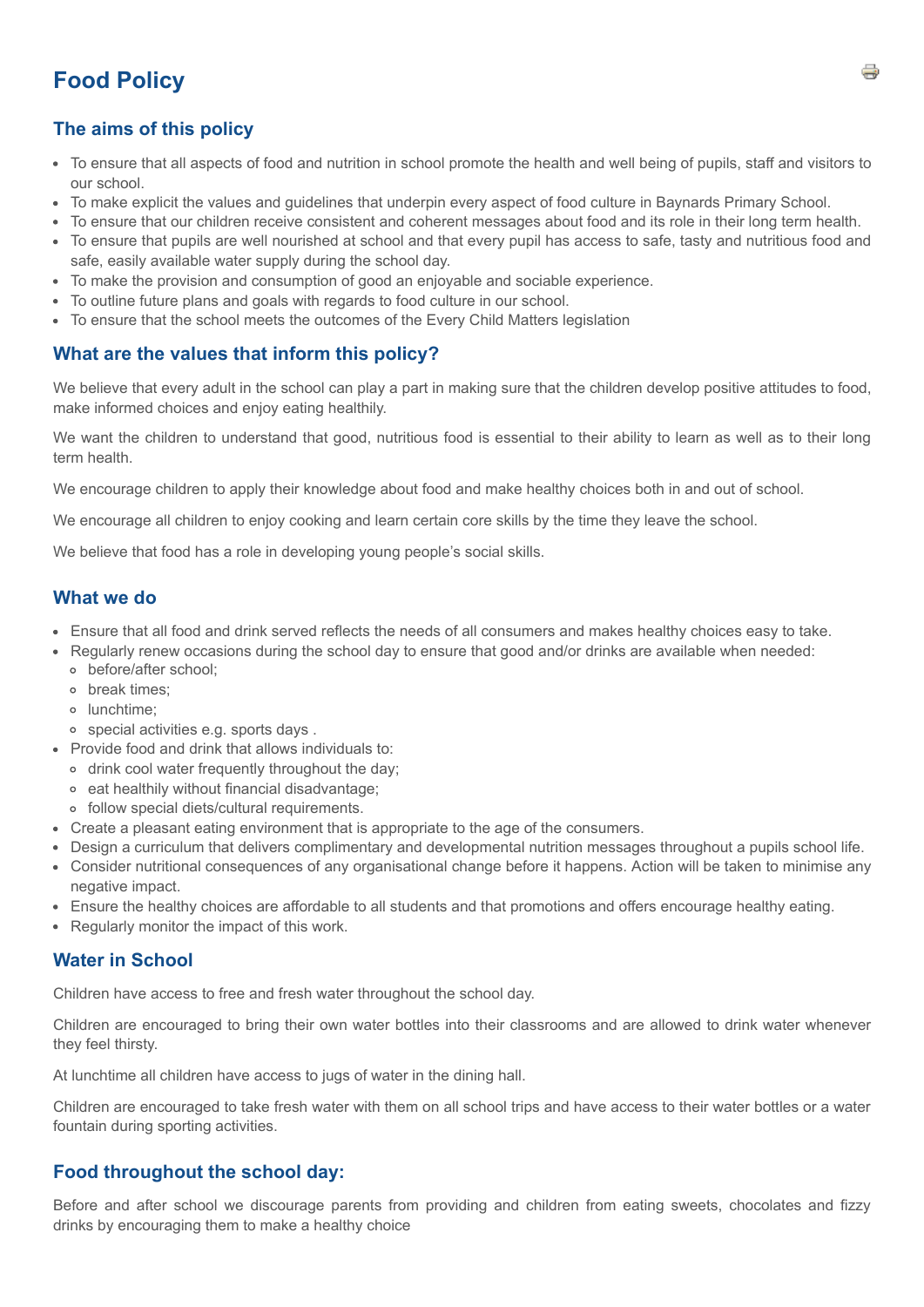### *Breakfast*

We recognise the importance of eating a balanced breakfast and realise that it is hard to concentrate on learning and maintain energy levels if hungry. We encourage all children to eat breakfast and have a drink before they come to school

We have a breakfast club at school offering cereal, porridge, toast, juice and milk.

#### *Break Time*

The reception children have snack time each day where they are encouraged to prepare, cook and try a variety of new foods in a way that promotes the use of different utensils, sharing, conversing and enjoyment of food

Children in Key Stage One benefit from the National School Fruit Scheme – this entitles them to one free piece of fruit or vegetable a day. Key Stage One children are also encouraged to bring a healthy snack to school

Key Stage Two children are also encouraged to bring a healthy snack to school

### *Lunch Time*

#### **Hot lunch in the dining hall**

We aim to provide our children with good quality; healthy food and we actively promote healthy choices.

We recognise the importance of eating a hot lunch and hope that more children who take packed lunch will choose to switch to a hot lunch.

The weekly menu is on display for children and parents in the kitchen and sent home with the newsletter at the beginning of each half term.

We listen to the children's opinions on the menu and adapt the menu accordingly.

Our home cooked meals comply with current nutritional standards. Fresh food is used whenever possible and sourced locally. Convenience foods are actively discouraged

#### **Packed lunches**

Sandwich children and school dinners eat at the same tables.

We aim to support parents in making healthy choices when preparing packed lunches.

#### **The dinner hall environment**

Staff are encouraged to eat in the dinner hall with the children.

We aim to make sure children have time to eat their lunch and do not need to rush.

Children in years 5 and 6 are encouraged to support the reception children in the dining hall by sitting with them, helping them try new food, promoting good manners and conversation and supporting them when clearing away

## **Food in the Curriculum**

We exploit opportunities within the existing curriculum to discuss and work with food.

We recognise that good has great potential for cross-curricula work.

Staff receive training to make sure they are confident when working with good and their class.

Formal food education is delivered via the Design and Technology curriculum. There are also topics in the PSHE and Science curriculum.

#### **Schemes and events**

We try to participate in as many food-related events and schemes as possible as long as they consolidate the aims outlined in this policy.

As part of our enjoyment of food and to help children develop a healthy attitude towards food, we do encourage treats at various events throughout the year.